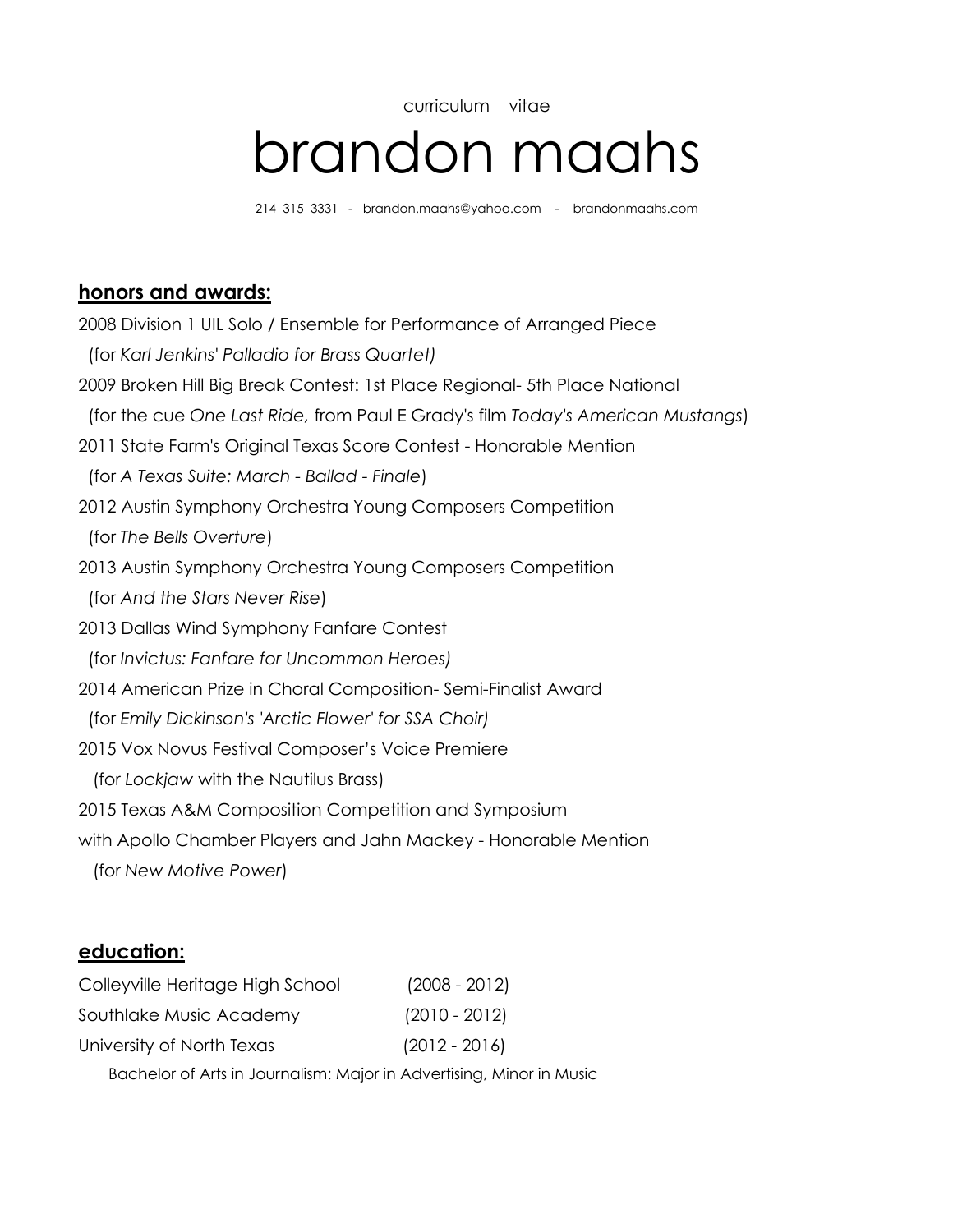# **principal composition teachers:**

## **Jeff Ausdemore (2008 - 2012)**

Composer/arranger for the Blue Knights, Cavaliers and Phantom Regiment, composer for the Insignia Percussion Ensemble, and clinician for Zildjian cymbals, Remo drumheads, and Pro-Mark sticks and mallets.

#### **Brad Robin (2012 - 2014)**

Faculty composition instructor at the University of North Texas with works commissioned from Columbia College, Park West, Chicago Theatre, and the North Shore Center for the Performing Arts.

## **Dr. Kirsten Broberg (2014 - 2016)**

Associate Professor of Composition at the University of North Texas, with performances by the Kronos Quartet, the Chicago Symphony Orchestra, the Saint Paul Chamber Orchestra, the New York New Music Ensemble, and the Jack Quartet.

## **masterclasses and singular private lessons:**

Kevin Walczyk (Pulitzer nominated *Symphony No. 2 "Epitaphs Unwritten")* Brian Lock (*The Land Girls, Portrait of a Lady, Banking on Mr. Toad*) Allen Vizzutti (*Emerald Concerto, Prism: Shards of Color, Carnival of Venus*)

## **commissions:**

## **A Texas Suite (2011)**

A three movement suite for band for the Colleyville Heritage High School Wind Ensemble to enter the State Farm Score Contest, commissioned by David Zahrndt.

## **Arctic Flower (2013)**

SSA setting of Emily Dickinson's "Transplanted" for the Colleyville Heritage High School Varsity Women's Chorus Winter Concert, commissioned by Lauren Fisher.

#### **REV125 (2013)**

A virtuostic flute solo, commissioned by a student at Texas Tech University as a birthday present for her friend's graduation recital.

#### **A Brother at the Door (2014)**

Score and arrangements for the musical "A Brother at the Door" by Sam Chacon and Jonathan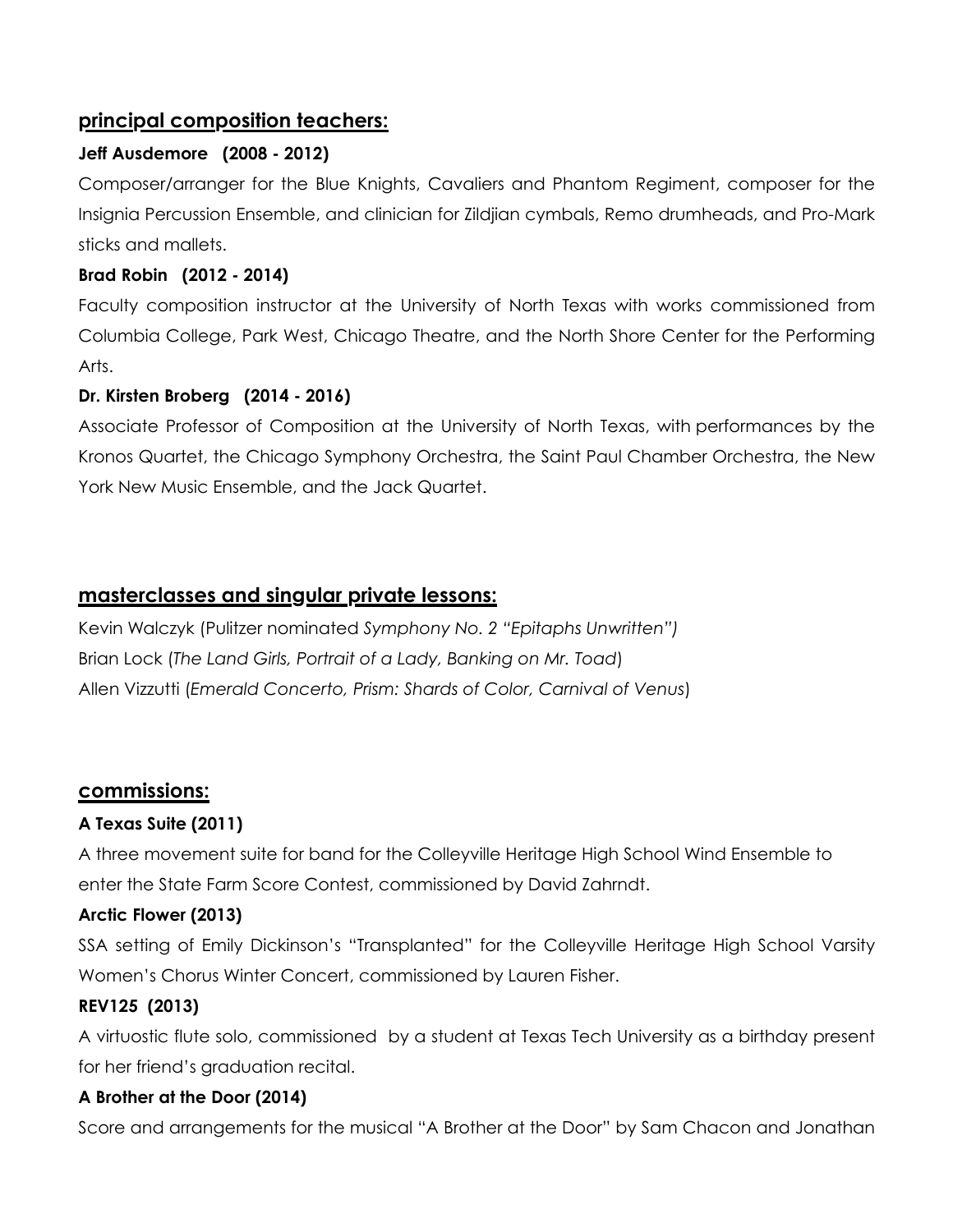Griffin, commissioned by the North Texas Chapter of Phi Mu Alpha Sinfonia.

# **Picture This: The Music of Mussorgsky (2014)**

Half time show for the 2014 University of North Texas Green Brigade Marching Band based on Mussorgsky's *Pictures at an Exhibition* commissioned by Dr. Nicholas Williams.

## **Invictus Redux (2015)**

Approached by Jason Rinehart and Nathan Sloan of the Spirit of Atlanta Drum and Bugle Corps, I rearranged my fanfare *Invictus (*as premiered by the Dallas Winds) as a quicker, livelier. and more musically complex rendition for the corps to perform for their homecoming show in Atlanta.

## **dreamcatcher (2015)**

A solo for multi-percussion and electronics that combines extended techniques with quick tribal rhythms. Commissioned by Rebecca Villarreal for her senior recital at the University of North Texas.

# **complete works:**

## **Orchestra**

*Symphony No. 1* 2.2.2.2 - 4.3.3.1 - timp - 3 - pno + hrp - str

- *I. The Bells Overture*
- *II. And the Stars Never Rise*
- *III. Wilderness of Glass*
- *IV. Music of the Spheres*

## **Wind Ensemble**

*A Texas Suite*

- *I. March*
- *II. Ballad*
- *III. Finale*

#### **Brass Band**

*Invictus Fanfare*

*Invictus Redux*

*Joie de Vivre*

## **Choral**

*Arctic Flower* (SSA, text by Dickinson)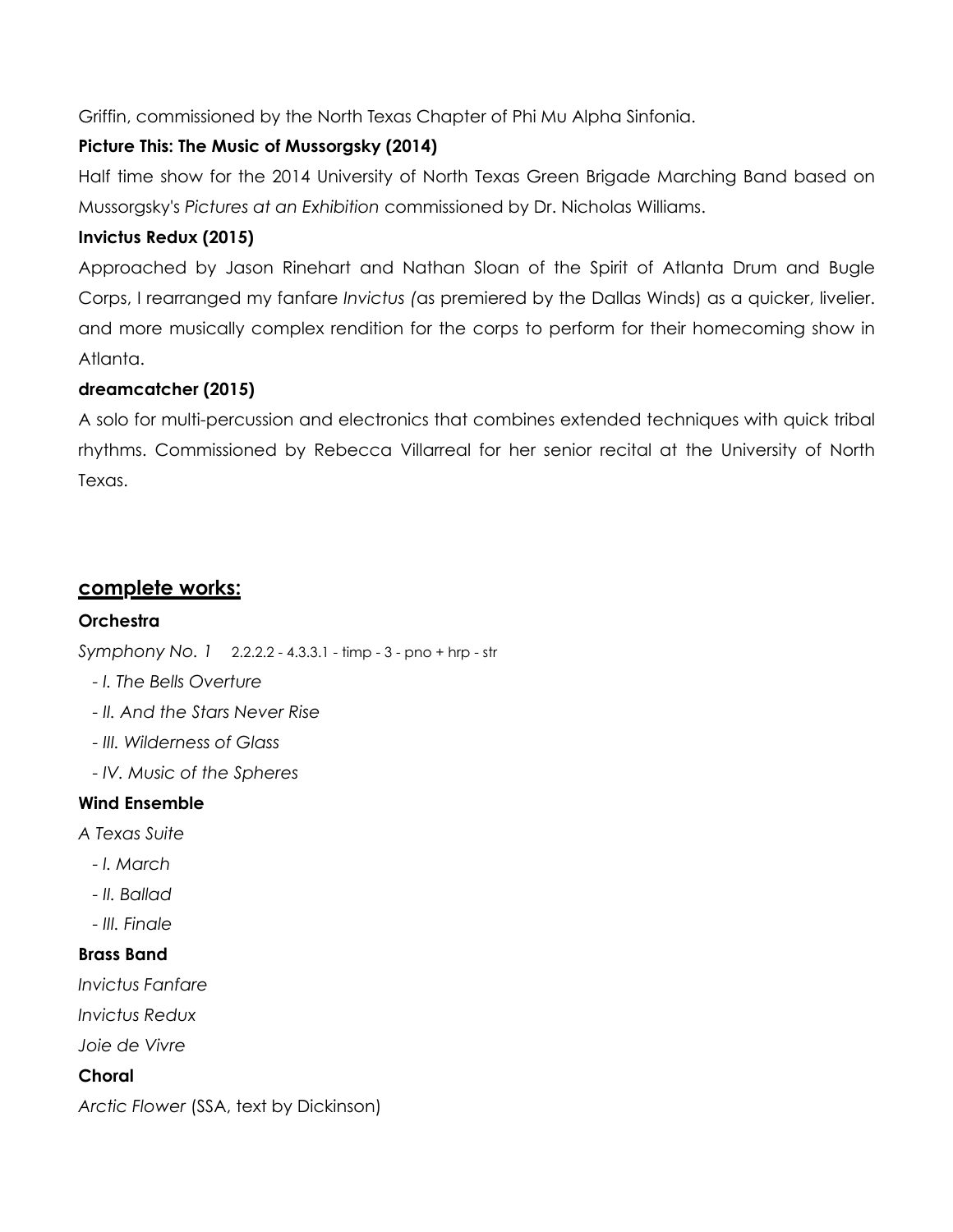#### **Percussion Ensemble**

*The Chronometrist* (for piano, drum, and cymbal) *CosMetroPolis* (for marimba, vibraphone, drumset, toms, aux and DJ)

- *I. #CosMetroPolis*
- *II. #MagneticCurses*
- *III. #OverclockTower*

#### **Small Ensemble (solo-quintets)**

*REV125* (for solo flute and piano) *aphelion* (for piano duet) *Lockjaw* (for brass quartet) *The Fluterpot Sketches* (for solo flute and vase) *-I. PrImordial -II. Gestation -III. Propogate New Motive Power* (for string quartet) *dreamcatcher* (for multi-percussion and electronics) **Short Film Scores** *Element [.245]* (2011) dir. Paul McConnell *The Floor is Lava* (2012) dir. Brent Coble *The Dark Man* (2013) dir. Tim Stevens

*Amygdala* (2014) dir. Ian Grubb

*Right Hand Destiny* (2014) dir. Geoffrey McPhail

*Soggy Boy* (2015) dir. Geoffrey McPhail

*I Am The* (2015) dir. Zak Seeker

## **Feature Film Scores**

*Today's American Mustangs* (2010) dir. Paul E Grady

*Heartset* (2010) (additional music) dir. Leroy McDonald

*Psympatico* (2012) (additional music) dir. Dogget Brothers

*Wonderkind* (2015) dir. Kris Vitateaux

## **Video Games Scores**

Project Apocalypse (2011) dev. Cody Smith and Smithworks

*Trigger (*2015) dev. Amy Roberts and Patchwork Doll Games

## **Musical Theatre**

*A Brother at the Door* (2013) dir. Sam Chacon and Jonathan Griffin